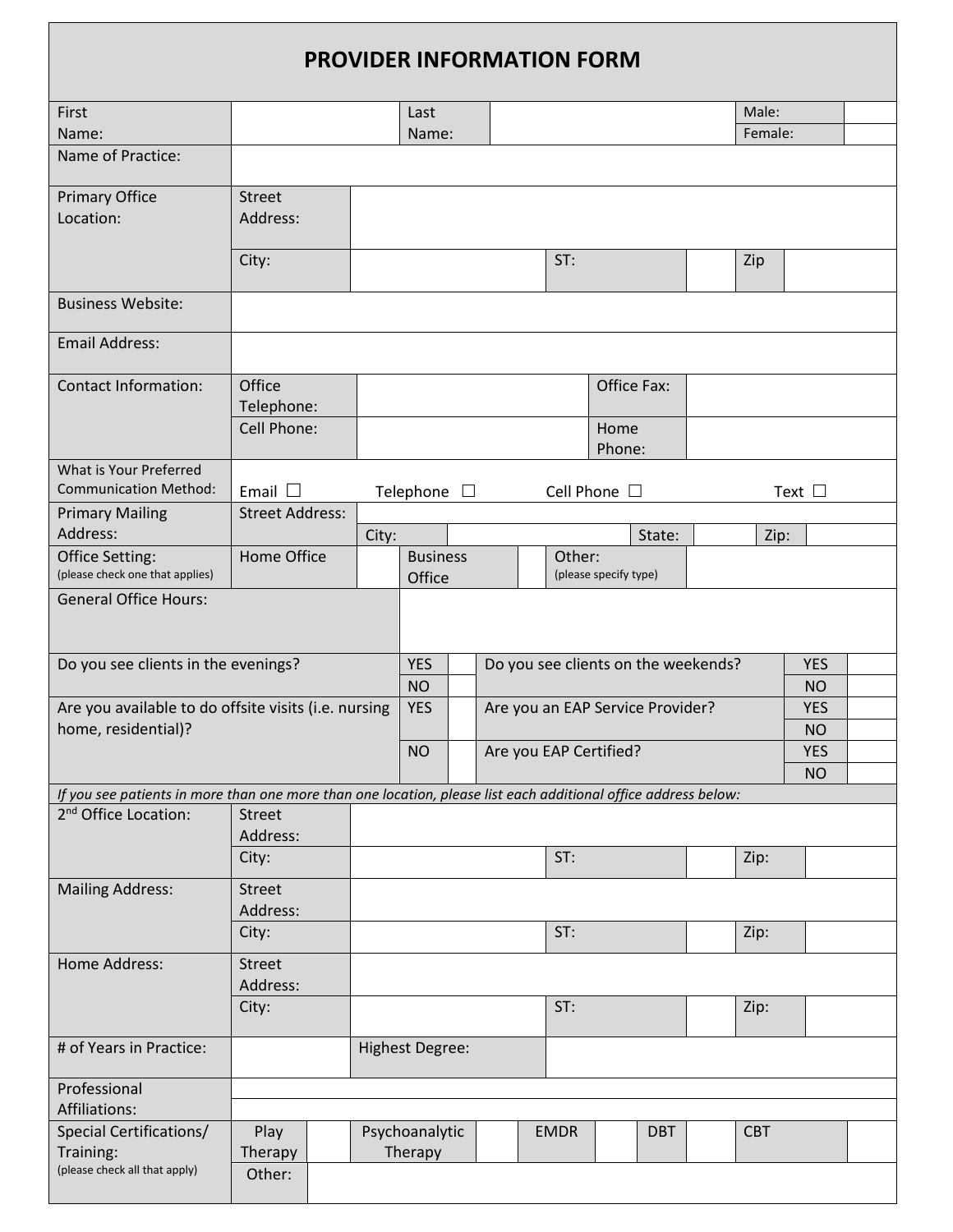| Please indicate the age groups you                                                           | Infant<br><b>Adults</b><br>Young<br><b>Adults</b> |                      | Preschool |         | Elementary                      |                         | Adolescence             |                         |  |
|----------------------------------------------------------------------------------------------|---------------------------------------------------|----------------------|-----------|---------|---------------------------------|-------------------------|-------------------------|-------------------------|--|
| prefer to treat:                                                                             |                                                   |                      |           |         | Elderly                         |                         | Other                   |                         |  |
| Do you take court-mandated<br>cases?                                                         | <b>YES</b><br><b>NO</b>                           | Session<br>Rate/Fee? |           | $\zeta$ | Do you have a sliding<br>scale: |                         |                         | <b>YES</b><br><b>NO</b> |  |
| If you have a sliding scale, please<br>describe:                                             |                                                   |                      |           |         |                                 |                         |                         |                         |  |
| Have you ever been suspended/terminated from participation in a government benefits program? |                                                   |                      |           |         |                                 |                         |                         | <b>YES</b><br><b>NO</b> |  |
| If yes, please attach an explanation of same:                                                |                                                   |                      |           |         |                                 |                         |                         |                         |  |
| Have you ever been subject to discipline by a licensing authority?                           |                                                   |                      |           |         |                                 |                         | <b>YES</b><br><b>NO</b> |                         |  |
| If yes, please attach an explanation of same:                                                |                                                   |                      |           |         |                                 |                         |                         |                         |  |
| Have you ever been names as a defendant in a malpractice lawsuit?                            |                                                   |                      |           |         |                                 | <b>YES</b><br><b>NO</b> |                         |                         |  |
| If yes, please attach explanation, along with a case name & docket number:                   |                                                   |                      |           |         |                                 |                         |                         |                         |  |
| Is there anything else you would like us to know about you and your practice?                |                                                   |                      |           |         |                                 |                         | <b>YES</b><br><b>NO</b> |                         |  |
| If yes, please describe below:                                                               |                                                   |                      |           |         |                                 |                         |                         |                         |  |
| Malpractice Insurance Information:                                                           | <b>Effective Date:</b><br><b>Expiration Date:</b> |                      |           |         |                                 |                         |                         |                         |  |
| <b>Clinical License Information:</b><br>NPI#:                                                | <b>Expiration Date:</b>                           |                      |           |         | CAQH #:                         | Date of Birth:          |                         |                         |  |